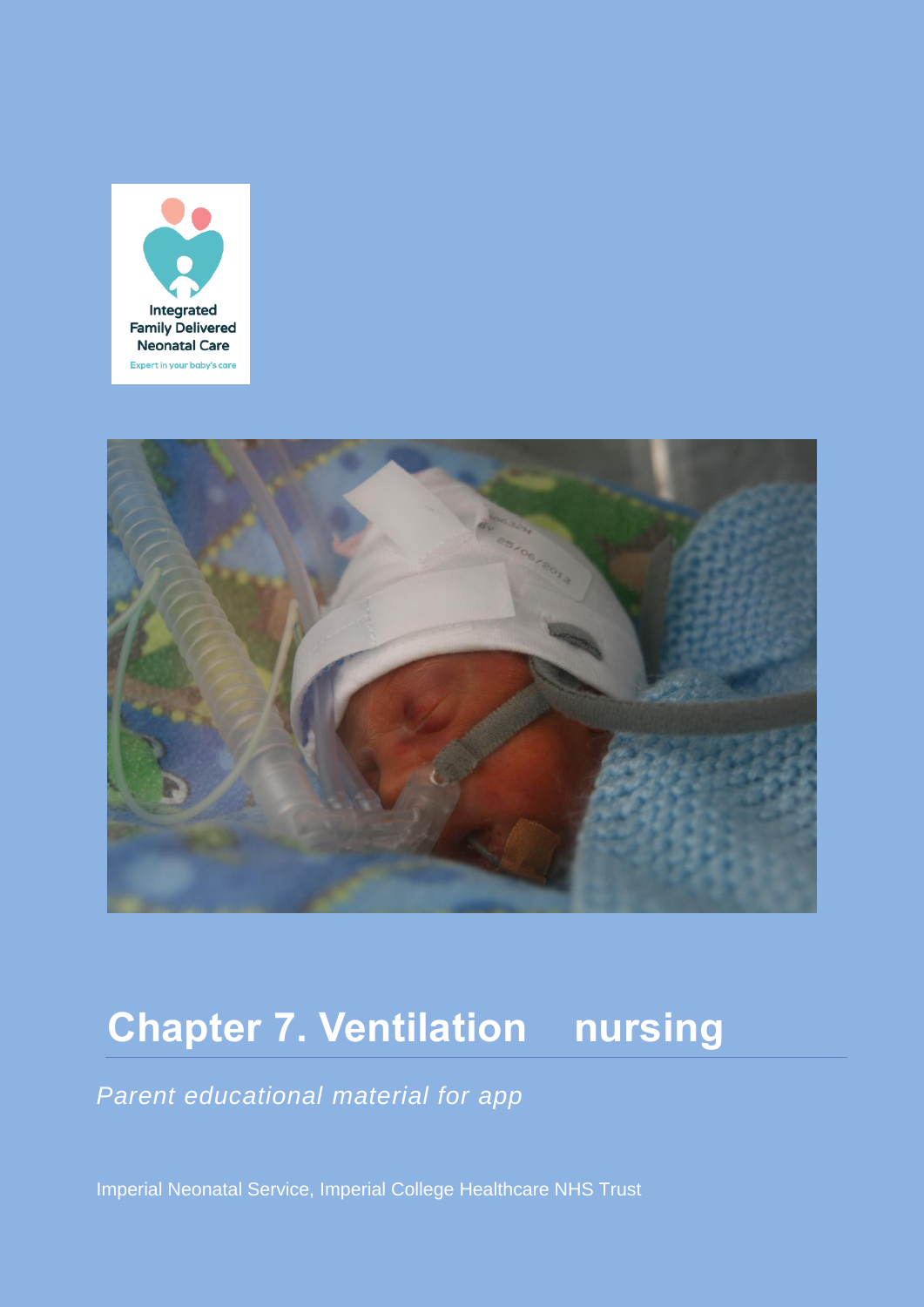

# **1. Introduction to ventilation in the neonatal unit**

Breathing problems are very common in premature babies and often the leading cause of admission of term babies. Therefore helping and supporting them with respiratory support is an important part of neonatal care. In the past, the majority of the neonatal units used invasive forms of ventilation for prolonged periods in extremely preterm infants, as it was felt that their lungs were not mature enough to enable breathing on their own.

Over the last two decades, the majority of units have moved from using invasive to more gentle, non-invasive forms of ventilation, as soon as the baby is ready to maintain oxygen in the blood and has spontaneous breathing effort.

This chapter tells you some basic information and about respiratory care and machines used in the neonatal unit.

# **Aims for this chapter**

We want you as a parent to:

- understand the aims of ventilation
- be familiar with the various forms of ventilatory equipment and machines
- understand about invasive and non-invasive forms of ventilation
- understand how you can work with nurses to provide optimum care to your Baby while ventilated

# **1.1.Background to neonatal ventilation– when, why and how**

The two main functions of the lungs are delivering oxygen to, and the exchange of carbon dioxide from the blood. Any type of machine supporting the breathing of preterm infants and sick term infants facilitates the optimal gas exchange and performance of the lung.

Extremely preterm infants are ventilated at birth because of their inability to maintain a generous volume in the lungs due to deficiency of surfactant (which means that their lungs can collapse without positive airway pressure). Sometimes they need ventilation again later on in life due to sudden deterioration caused by an infection or other complications.

Term infants are ventilated at birth mainly due to infection, inhalation of meconium into the lungs at birth and congenital brain and lung conditions.

Sometimes doctors decide to electively ventilate a sick baby so that they have control of the airway and gas exchange.

Generally, when babies are unwell, or immediately after birth, they are ventilated using an invasive mode of ventilation through an endotracheal tube. The tube will be taken out and the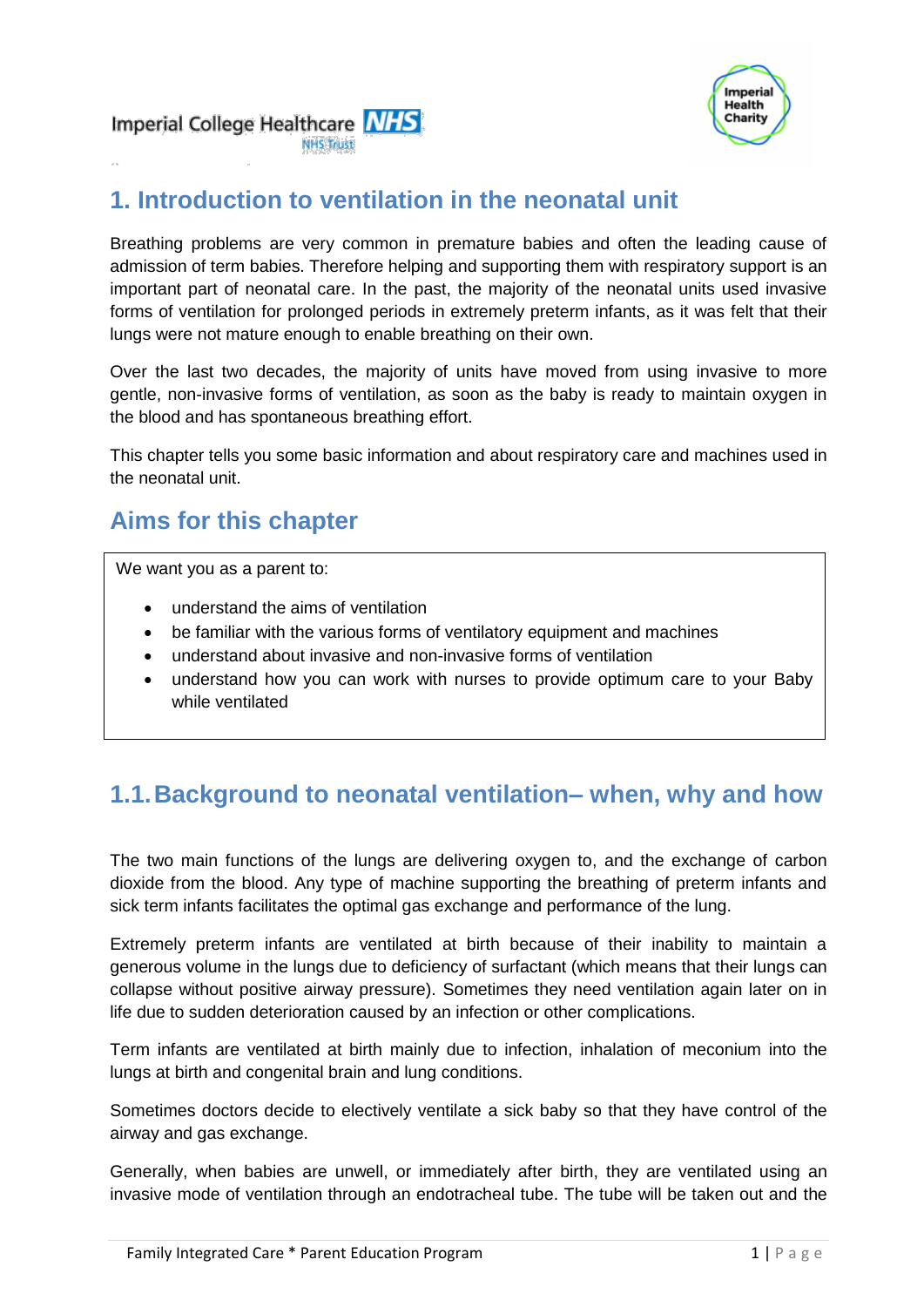



baby will be allowed to take breaths spontaneously later on when clinicians believe that they will be able to cope without the ventilator. In almost all preterm infants, non-invasive forms of ventilation will then be used for a long time during their journey, with interventions such as continuous positive airway pressure (CPAP) or high flow oxygen, or nasal cannula oxygen.

Most of the babies are weaned off respirator support as they approach their due date. In rare cases, babies are discharged home on oxygen if they develop significant chronic lung disease. In Chapter 6 'Medical conditions and outcomes' you can read more about lung problems in neonates.

### **1.2.Intubation**

An endotracheal tube is a soft plastic tube which needs to be inserted into the windpipe to enable the ventilator to generate or deliver breaths for the baby. Various different sizes of tube are used depending on the birth weight of the baby. The tube is inserted under direct vision using an instrument with a light source called a laryngoscope. If intubated in the neonatal unit, medications are generally given through an intravenous cannula to relax the muscles and minimise injury prior to intubation. The endotracheal tube also enables us to give surfactant



**Figure 1.** Extremely preterm baby with endotracheal tube

directly to the lungs as a therapy for respiratory distress syndrome cause by prematurity.

Doctors and nurses are always vigilant about the position of the endotracheal tube in the lungs. If there is any doubt, a chest xray can be done to delineate the position of the tube. The endotracheal tube needs to be suctioned to remove secretions at regular intervals to prevent blockage. This will be done by the nurse looking after your baby during cares.

# **1.3.Ventilation**

Whilst inside the mother's womb, the baby receives all the required oxygen (and other nutrition) from the mother's blood, through the placenta and along the umbilical cord. After birth, they have to use their own lungs to breathe for gas exchange. This is quite difficult for extremely premature babies for two main reasons: firstly, the lungs are not fully developed and are deficient in



**Figure 2**. Ventilator set up in the neonatal unit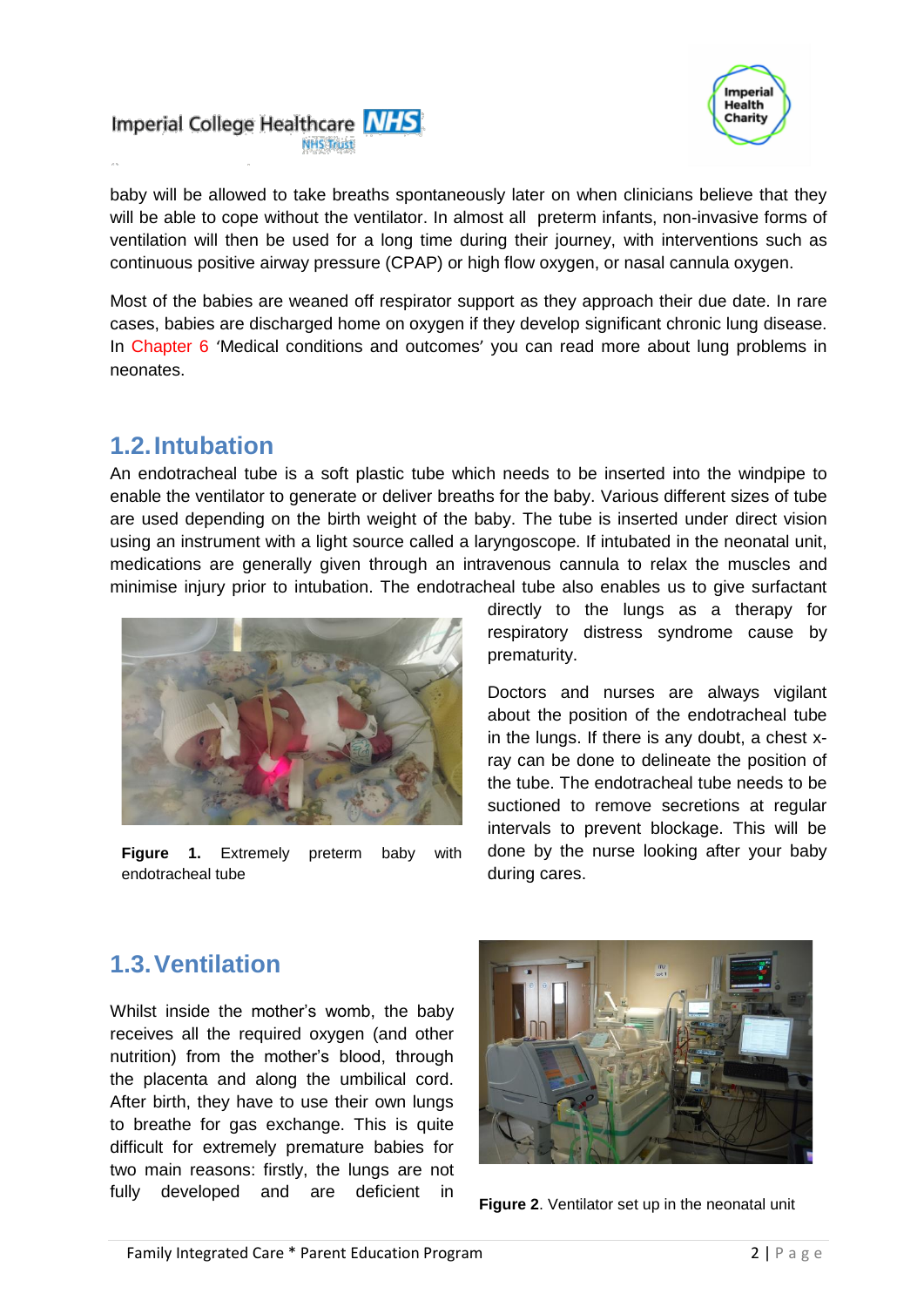



surfactant; secondly, the babies may be unwell and too weak to breathe by themselves. The ventilators used in different neonatal units vary but in essence have the same function.

# **1.4.Humidity**



You will notice that in any type of machine giving respiratory support, tubes coming out from the machine delivering fresh gas are going through a can containing warm water before being connected to the baby; this enables delivery of moist, humidified air to their lungs. This is very important as dry and cold gas delivered to the lungs may cause injury to the lungs. From time to time the nurses will fill up the water chamber when it becomes empty to allow the humidification.

**Figure 3.** Humidification of air and oxygen and tubings of a ventilator

#### **1.5.Conventional ventilation**

In conventional ventilation the baby's lungs are intermittently inflated with an oxygen-air mixture through an endotracheal tube. The rate of breathing is regularly adjusted to meet the requirement of your Baby and will depend on levels of carbon dioxide and oxygen in the blood. These sophisticated machines are designed to enable oxygenation and to remove carbon dioxide from the blood. Different parameters can be set on the machine. Conventional ventilation can be guided by pressure (pressure support, where pressures are set on the machine) or volume (volume guided support, where the breath volumes are set). Although most neonatal units use pressure support, there is an increasing



**Figure 4.** Control panel of a machine using conventional ventilation modes

trend of providing volume guided ventilation, especially in extremely preterm infants.

You can learn how to position your Baby comfortably while on the ventilator. It is possible to have skin-to-skin cuddles while your Baby is ventilated and stable, but this needs a lot of support from the neonatal team.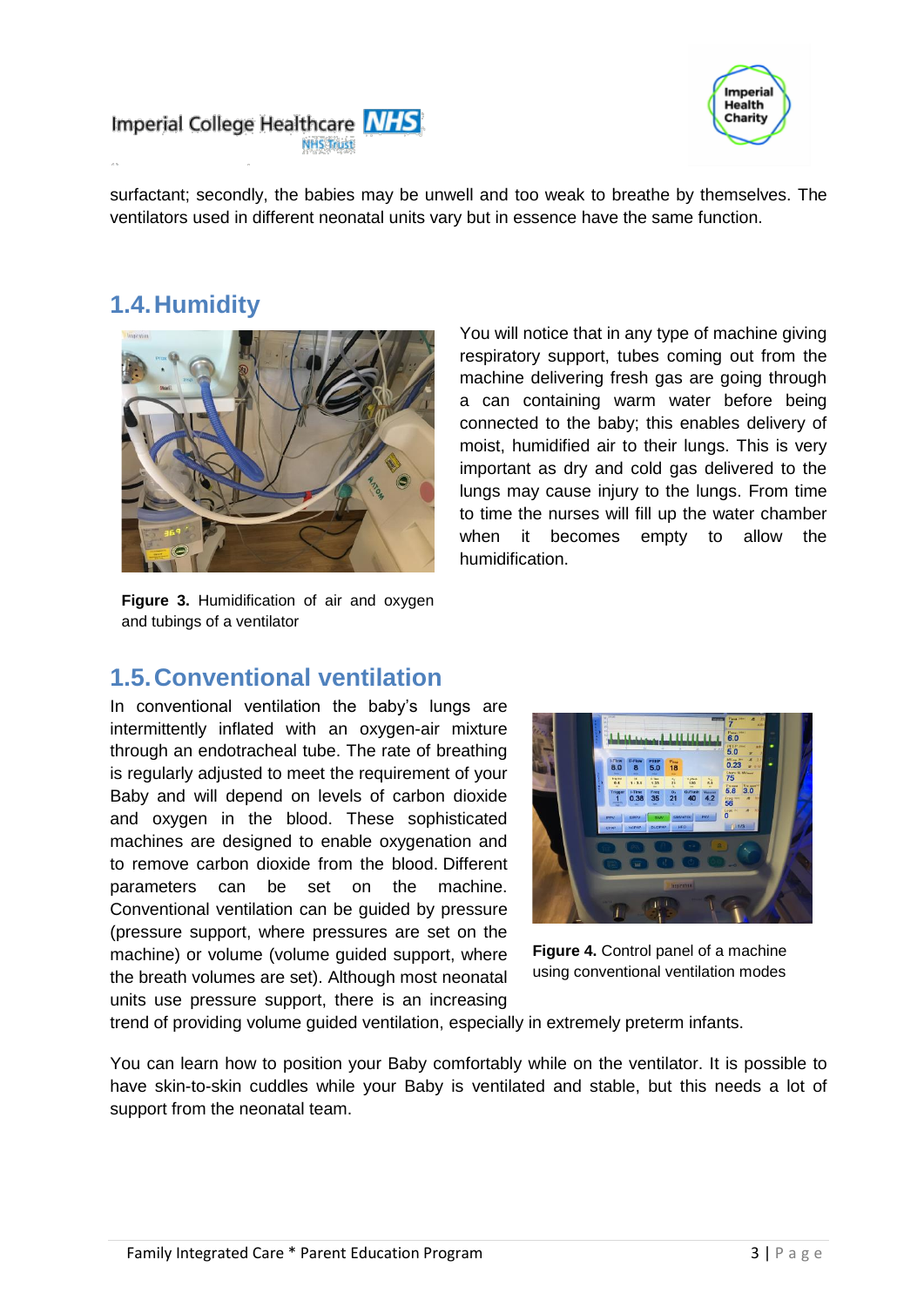



# **1.6.High frequency ventilator (or oscillator) (HFO)**



**Figure 5.** Control panel of a machine using High frequency ventilation (HFO) mode

This type of ventilation is used for critically ill children and represents the top level of respiratory care we can provide in neonatology. In high frequency ventilation, or oscillation, the ventilator will blow small amounts of air into the lungs several hundred times a minute.

The baby's chest appears to vibrate or oscillate and although this may look alarming, this type of ventilation is gentle and works extremely well for some lung conditions such as severe respiratory distress syndrome, hypoplastic lungs, diaphragmatic hernia and meconium aspiration.

You can learn how to position your Baby comfortably while on the ventilator. Skin-to-skin holding may not be possible if your Baby is on HFO ventilation and critically ill, but you can still be with your Baby as much as possible.

# **1.7. Continuous positive airway pressure (CPAP)**

Continuous positive airway pressure, also known as CPAP, helps the baby by supplying continuous airflow with under pressure through two soft plastic tubes (prongs) placed in the baby's nostrils or through a small mask placed over the baby's nose. This airflow raises the pressure within the lungs and helps to keep the baby's lungs inflated while they are breathing spontaneously on their own. It is a non-invasive ventilation mode and one of the most frequently used types of respiratory support in the neonatal unit.



**Figure 6.** Baby receiving CPAP through nasal prong

The majority of preterm babies, especially above 27 weeks, need a little help with their breathing and may or may not need a ventilator. Sicker babies who are initially invasively ventilated, subsequently can be taken off to CPAP, depending on their clinical response. Usually babies need the support for several weeks and can be slowly weaned off.

Weaning can happen in different ways. Sometimes the level of positive pressure is gradually decreased, but more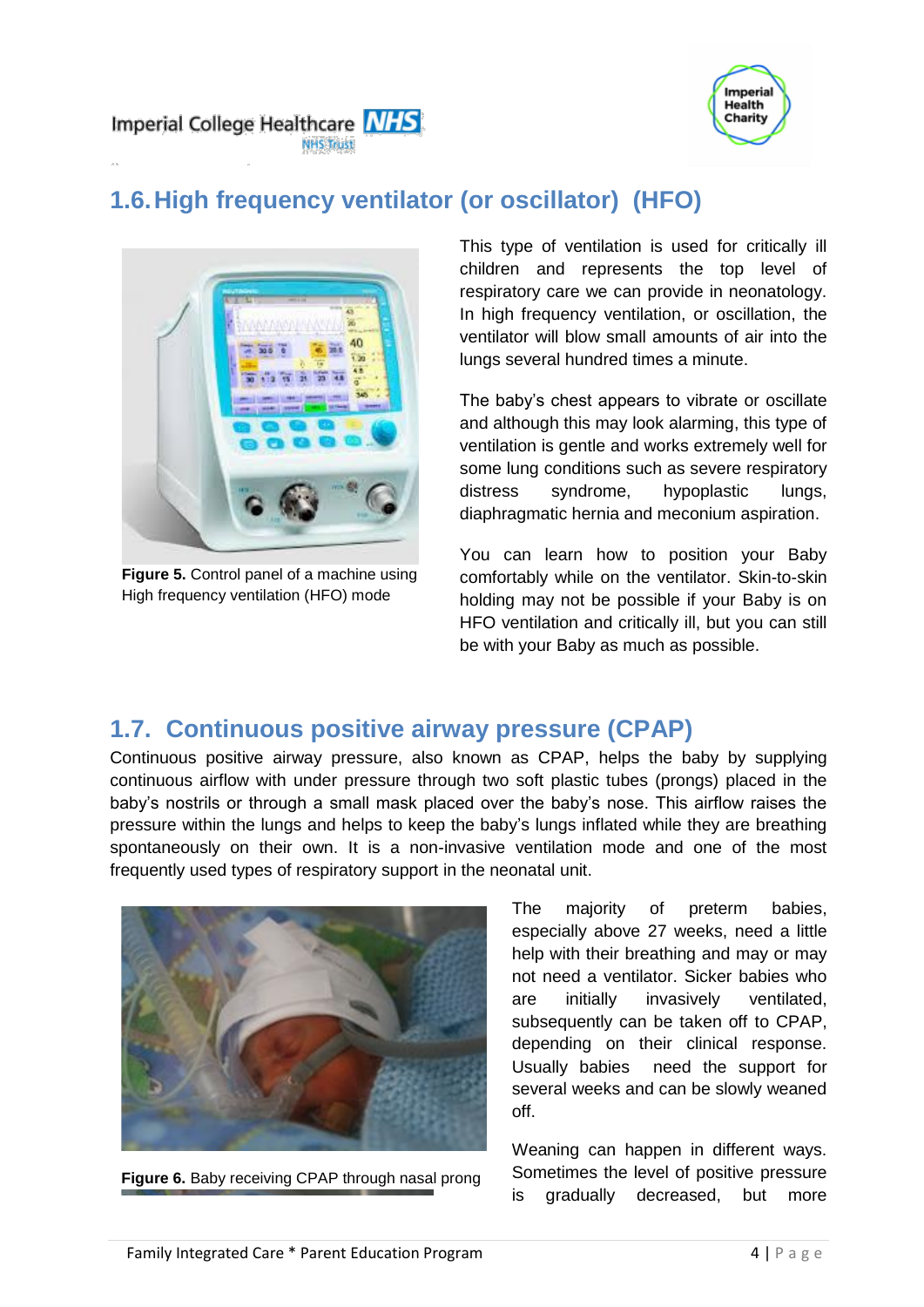



frequently the baby is given periods of time off the ventilation. These periods are gradually extended – this is called cycling. Another possibility is to switch the baby to high flow or nasal cannula from CPAP when they are ready.

An effective seal is extremely important in this type of ventilation, as the positive pressure has to be maintained. Opening the mouth reduces this, so sometimes a chin strap or a dummy may be used to provide a seal of the mouth to enable optimal delivery of pressure into the lungs.

You can help your Baby by keeping an eye on the seal and making sure that the mask or the nasal cannula does not slip out of the nose. You can also learn how to position your Baby comfortably while on CPAP. You can have skin-to-skin cuddles regularly if your Baby is stable on CPAP.

#### **1.8. High flow**

High flow is a gentle form of non-invasive support of the lungs where a high flow oxygen air mixture can be blown through a soft plastic nasal prongs in both nares. It works via a different mechanism to the CPAP. It gives less positive pressure, using air turbulence for support instead.

It is generally used in babies who are stable in terms of their respiratory condition and still need some oxygen and pressure to maintain the volume in their lungs. It is a very popular mode of support for both nurses and parents as it is much more comfortable for babies than CPAP, and it is easier to handle them and facilitate breastfeeding.

You can help your Baby by keeping an eye on the nasal prongs in the nose and making sure that they are appropriately positioned.



**Figure 7.** Babies receiving high flow through nasal cannula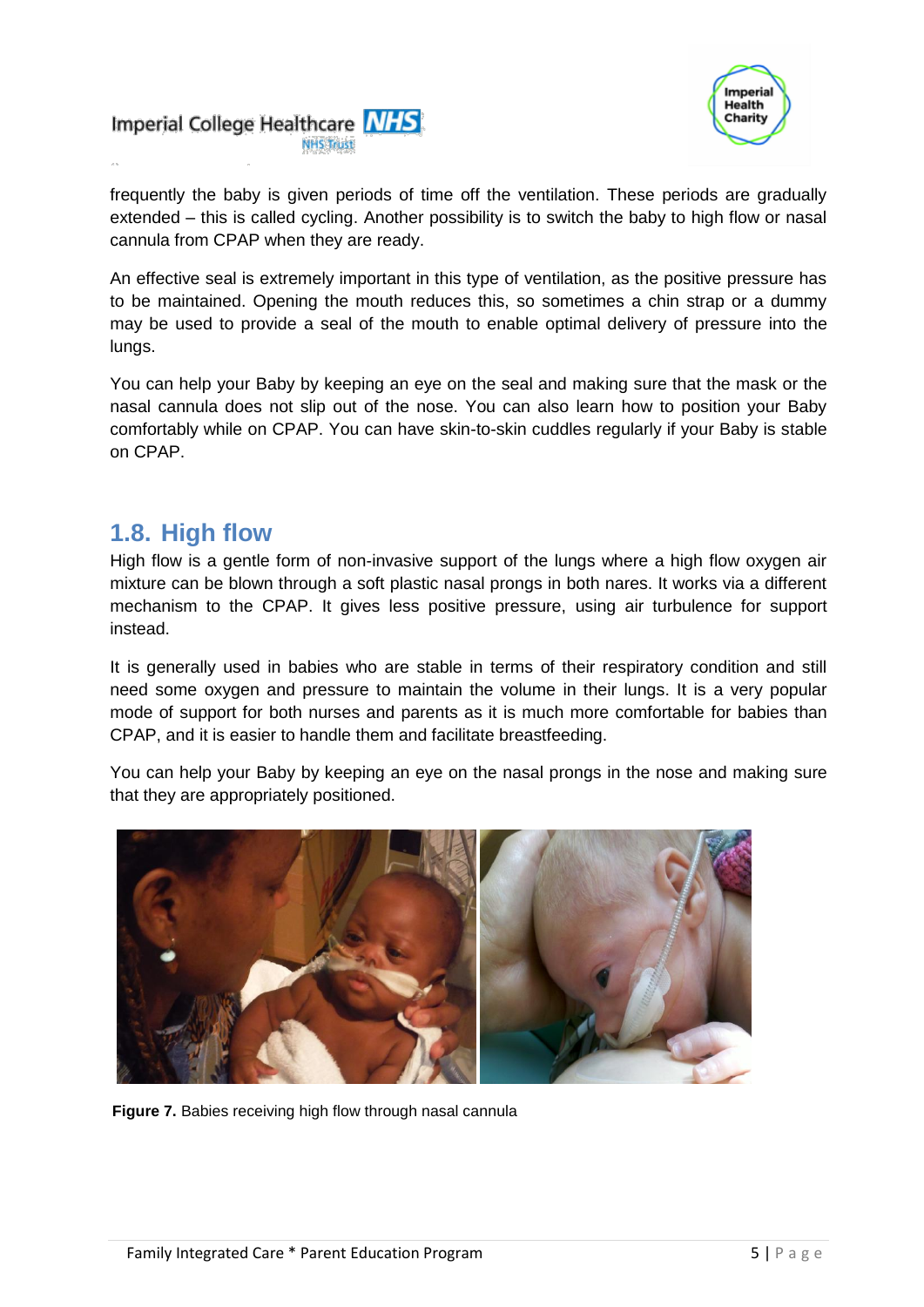



#### **1.9. Low flow**



**Figure 7.** Baby receiving low flow oxygen through nasal cannula.

Low flow oxygen in given through a small, simple nasal cannula in infants who require some oxygen to maintain adequate saturation levels of oxygen in their blood.

This is a gentle form of support and is generally used as a final stage to wean babies off any oxygen support.

Sometimes babies with chronic lung disease will still require nasal cannula oxygen when they go home. See Chapter 15 'Discharge planning' for more details about discharge planning and home oxygen.

# **Key messages and reflection:**

After this chapter you should be able to:

- understand the importance of providing ventilatory support and different types of machines
- be familiar with the ventilation equipment around your Baby
- learn how you can help your Baby cope while on respiratory support.

# **Further learning in this topic**

If you wish to know more:

- ask our neonatal team at any time
- ask for one-to-one support from one of our Integrated Family Delivered Care Project team
- use this app / your Parent Binder to record notes and questions
- attend small group teaching in topic: **Ventilation in neonatal unit**